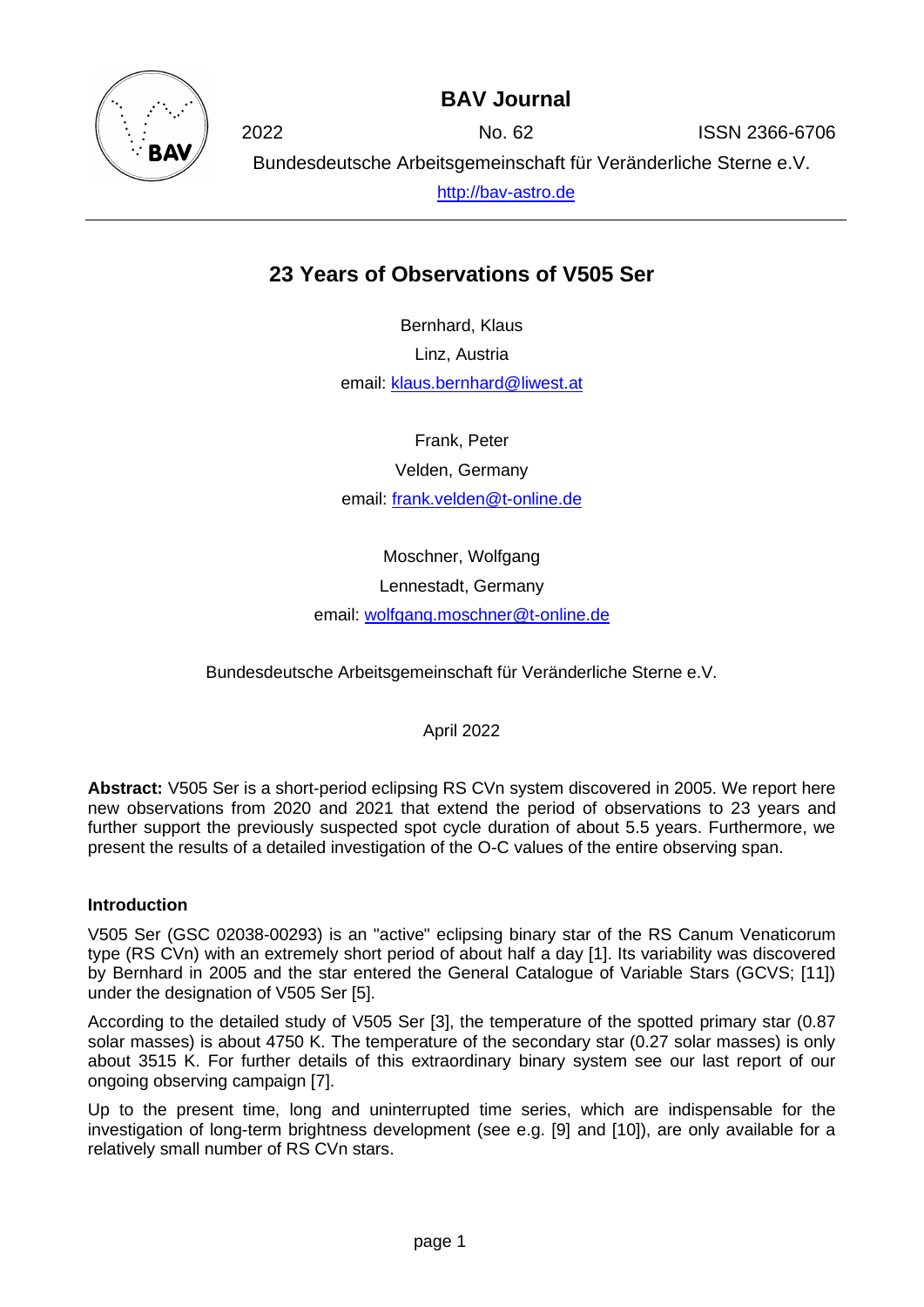Therefore, V505 Ser was observed during every season since its discovery. The most recent update of our campaign was in the aforementioned report, published in 2019 [7] and includes observations up to and including 2019. We present here two more years of observations (2020 and 2021). Together with the "prediscovery" data from the NSVS [12], and ASAS [8] surveys, the observations of V505 Ser now span a period of 23 years.

#### **Observations and data analysis**

The follow-up observations were carried out with a 102mm/f5.0 TeleVue Refractor and a SIGMA 1603 CCD-Camera containing a cooled Kodak KAF1603ME chip (Velden/Germany; two nights in 2020, four nights in 2021, Peter Frank). Further observations were made using a robotic 400 mm f/3.7 ASA Astrograph equipped with a cooled FLI Proline 16803 CCD-Camera and BVRI-filters (Nerpio/ Spain, two nights in 2020, two nights in 2021, Wolfgang Moschner), which was controlled from Lennestadt/Germany via internet.

Muniwin [15] and self-written programs by Franz Agerer and Lienhard Pagel were used for the analysis of the frames and after-bias, dark and flatfield correction of the exposures. Period analysis was performed by using Peranso [6] and Period04 [4].

#### **Results**

The elements presented in our first publication in 2006

(1) HJD MinI =  $2453560.491\pm3 + 0.495410\pm1 \times E$ 

have been improved in 2012 [3] to

(2) HJD MinI =  $2453560.4925\pm9 + 0.4954115\pm5 \times E$ .

Period data can be taken from Kreiner [13] (=0.4954104 d) and GCVS 2018 [11] (= 0.4954131 d). For both slightly differing periods, the O-C values were calculated using the minima times determined by StarCurve (Lienhard Pagel, BAV). The two corresponding O-C diagrams are presented in Fig.1a and Fig.1b.

Apparently, the O-C curve has a very complex shape. In addition to an obviously generally relatively abrupt change of period (lengthening of the period around JD 2457000), 2 "peaks" occur in the first section of the light curve around JD 2454700 and 2456000. These two peaks have no obvious connection with the respective general starspot activity (see Figure 3).

Since the period in GCVS 2018 (= 0.4954131 d) corresponds sufficiently well to the present one, the O-C values of the individual minima were calculated using the instantaneous ephemeris given below (Table 1):

(3) HJD MinI = 2458963.4511±7 + 0.4954131±1  $\times$  E

In the following, only the MinI were considered, as the secondary minima are too strongly influenced by the very strong spot activity. In addition to the self-observed minima, those that were accessible via the Brno O-C gateway [14] were also included in the calculations: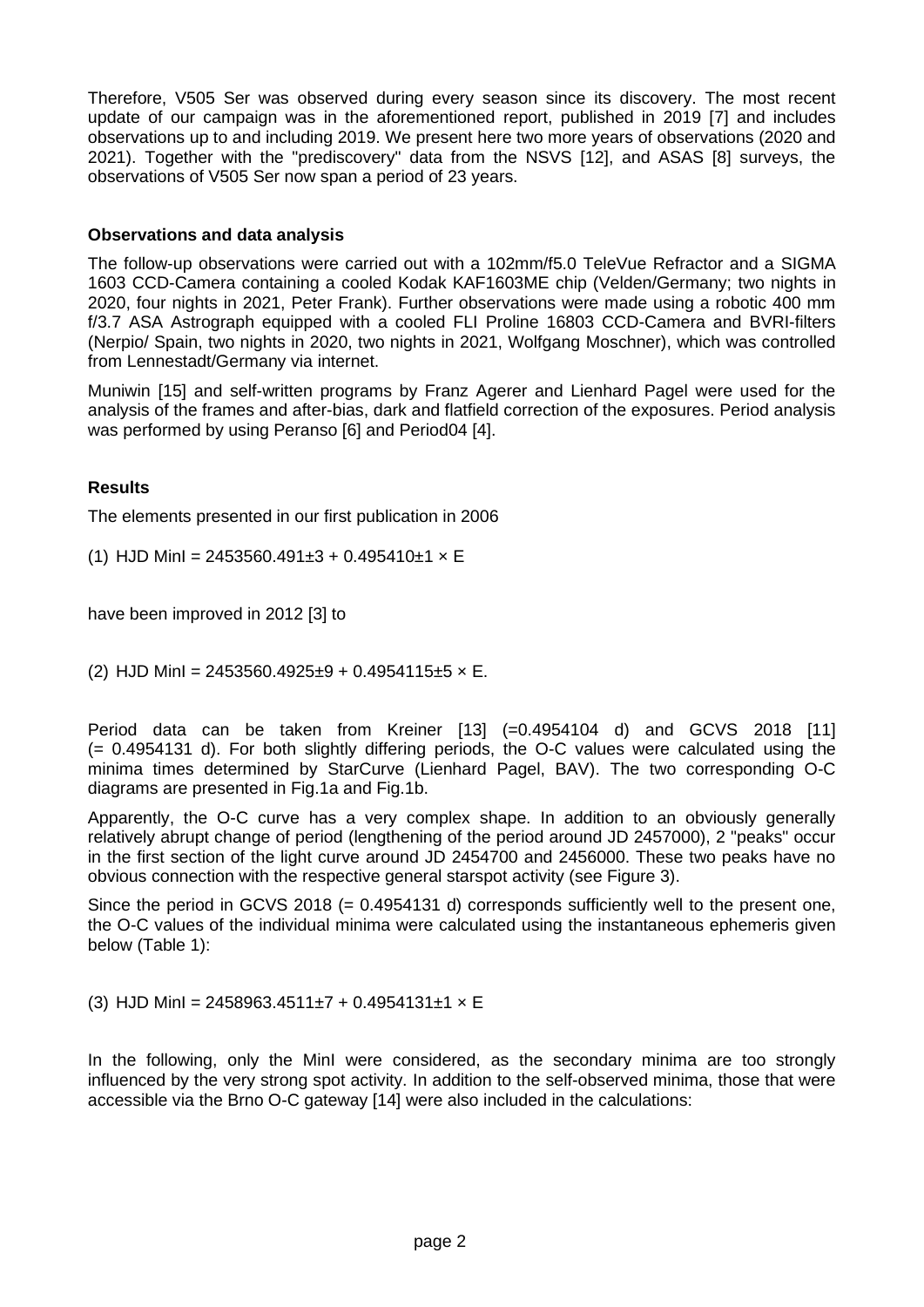

Fig.1a: O-C (d) diagram using the period of Kreiner (0.4954104 d).



Fig.1b: O-C (d) diagram using the period of GCVS 2018 (0.4954131 d).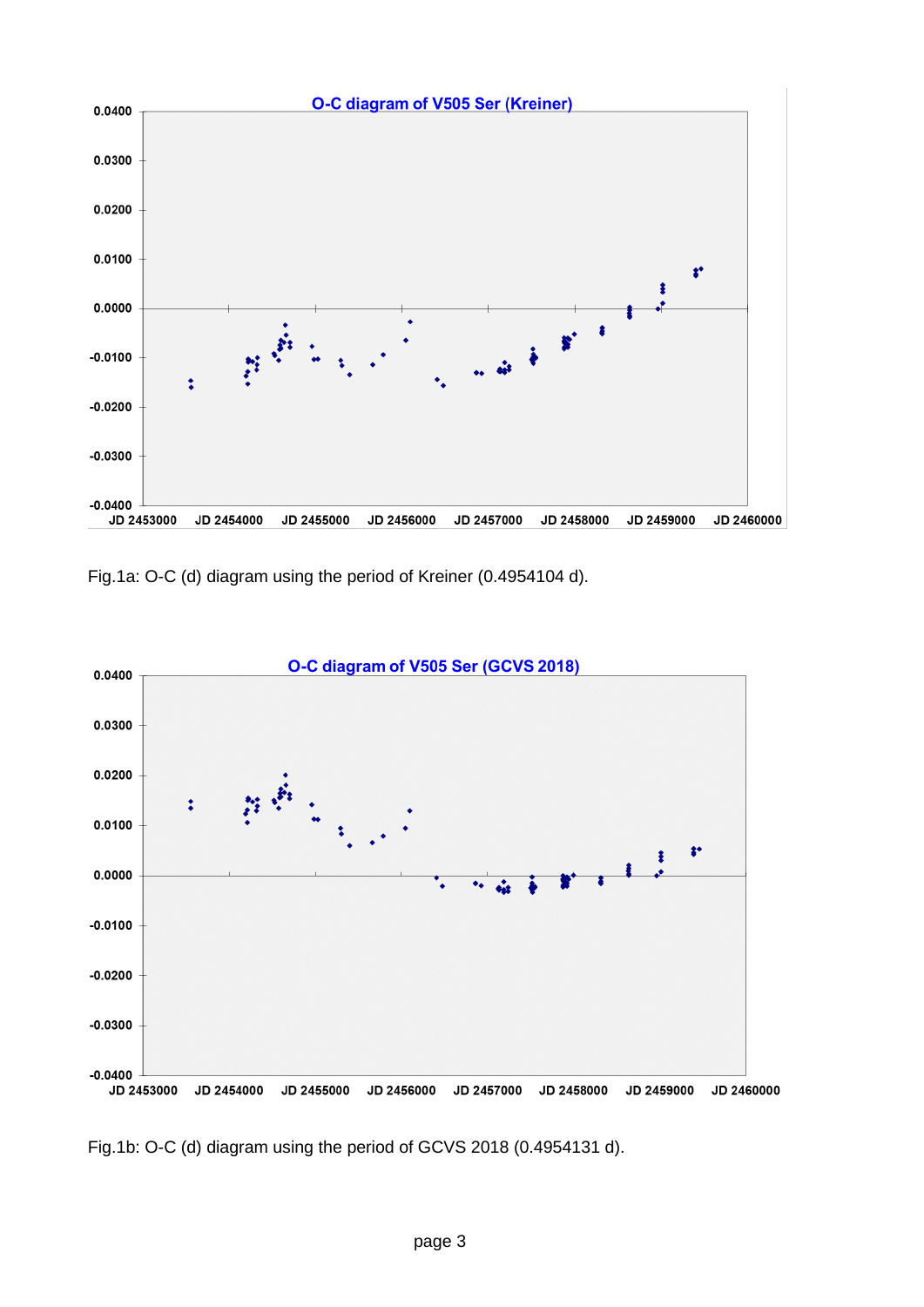Table 1: List of observed Minima and calculated O-C data.

| No.                 |                      | hel. JD min.<br>(UTC)        |      |                   | $O-C(d)$         | filter            |
|---------------------|----------------------|------------------------------|------|-------------------|------------------|-------------------|
| 1                   | observer<br>P. Frank | 2453555.5366                 | type | epoch<br>$-10916$ | 0.0149           | -Ir               |
| 2 <sub>1</sub>      | P. Frank             | 2453557.5168                 | I    | $-10912$          | 0.0135           | -Ir               |
| 3                   | P. Frank             | 2454192.6353                 |      | -9630             | 0.0124           | -Ir               |
| 4                   | P. Frank             | 2454213.4409                 |      | $-9588$           | 0.0106           | -Ir               |
| 5                   | S. Esin              | 2454213.4434                 |      | -9588             | 0.0131           | <b>BVR</b>        |
|                     |                      |                              |      | $-9576$           |                  | <b>BVR</b>        |
| 6 I<br>$\mathbf{7}$ | S. Esin              | 2454219.3903                 | I    |                   | 0.0151           |                   |
| 8                   | P. Frank             | 2454221.3725                 |      | -9572             | 0.0156<br>0.0154 | -Ir<br><b>BVR</b> |
| 9 <sup>1</sup>      | S. Esin<br>P. Frank  | 2454226.3264                 |      | -9562             |                  | -Ir               |
| 10 <sup>1</sup>     |                      | 2454271.4084                 |      | -9471             | 0.0148           | -Ir               |
| 11                  | P. Frank<br>P. Frank | 2454318.4708<br>2454325.4076 | ı    | -9376<br>$-9362$  | 0.0129<br>0.0140 | -Ir               |
| 12 <sub>2</sub>     |                      |                              |      |                   |                  |                   |
|                     | P. Frank             | 2454326.3998                 | I    | -9360             | 0.0153           | -Ir               |
| 13 <sup>1</sup>     | P. Frank             | 2454516.6382                 | ı    | -8976             | 0.0151           | -Ir               |
| 14                  | S. Esin              | 2454526.5460                 |      | $-8956$           | 0.0146           | <b>BVR</b>        |
| 15                  | P. Frank             | 2454570.6366                 | ı    | -8867             | 0.0135           | -Ir               |
| 16                  | P. Frank             | 2454583.5195                 |      | -8841             | 0.0156           | -Ir               |
| 17                  | S. Esin              | 2454587.4837                 |      | $-8833$           | 0.0165           | <b>BVR</b>        |
| 18                  | P. Frank             | 2454594.4188                 |      | $-8819$           | 0.0158           | -Ir               |
| 19                  | P. Frank             | 2454596.4004                 | I    | -8815             | 0.0158           | -Ir               |
| 20                  | P. Frank             | 2454597.3928                 | ı    | $-8813$           | 0.0174           | -Ir               |
| 21                  | P. Frank             | 2454636.5298                 |      | $-8734$           | 0.0167           | -Ir               |
| 22                  | S. Esin              | 2454651.3956                 |      | -8704             | 0.0201           | <b>BVRI</b>       |
| 23                  | S. Esin              | 2454659.3202                 | ı    | -8688             | 0.0181           | <b>BVRI</b>       |
| 24                  | P. Frank             | 2454703.4093                 |      | -8599             | 0.0155           | -Ir               |
| 25                  | P. Frank             | 2454703.4102                 |      | $-8599$           | 0.0164           | -Ir               |
| 26 <sup>1</sup>     | P. Frank             | 2454959.5366                 | ı    | $-8082$           | 0.0142           | -Ir               |
| 27                  | R. Diethelm          | 2454983.8090                 |      | $-8033$           | 0.0113           | V                 |
| 28                  | P. Frank             | 2455029.3869                 | ı    | -7941             | 0.0112           | -Ir               |
| 29                  | P. Frank             | 2455293.4404                 |      | $-7408$           | 0.0095           | -Ir               |
| 30                  | P. Frank             | 2455304.3383                 |      | -7386             | 0.0084           | -Ir               |
| 31                  | P. Frank             | 2455397.4736                 |      | $-7198$           | 0.0060           | -Ir               |
| 32                  | P. Frank             | 2455662.5202                 |      | $-6663$           | 0.0066           | -Ir               |
| 33                  | P. Frank             | 2455784.3932                 |      | $-6417$           | 0.0079           | -Ir               |
| 34                  | P. Frank             | 2456045.4775                 |      | -5890             | 0.0095           | -Ir               |
| 35                  | P. Frank             | 2456094.5268                 |      | $-5791$           | 0.0130           | -Ir               |
| 36                  | P. Frank             | 2456407.6145                 |      | $-5159$           | $-0.0004$        | -Ir               |
| 37                  | P. Frank             | 2456475.4844                 |      | -5022             | $-0.0021$        | -Ir               |
| 38                  | P. Frank             | 2456856.4576                 |      | -4253             | $-0.0016$        | -Ir               |
| 39                  | P. Frank             | 2456856.4577                 |      | $-4253$           | $-0.0015$        | -Ir               |
| 40                  | P. Frank             | 2456924.3288                 |      | $-4116$           | $-0.0020$        | -Ir               |
| 41                  | P. Frank             | 2457122.4934                 |      | $-3716$           | $-0.0026$        | -Ir               |
| 42                  | F. Agerer            | 2457132.4016                 |      | $-3696$           | $-0.0027$        | -Ir               |
| 43                  | P. Frank             | 2457133.3928                 |      | -3694             | $-0.0023$        | -Ir               |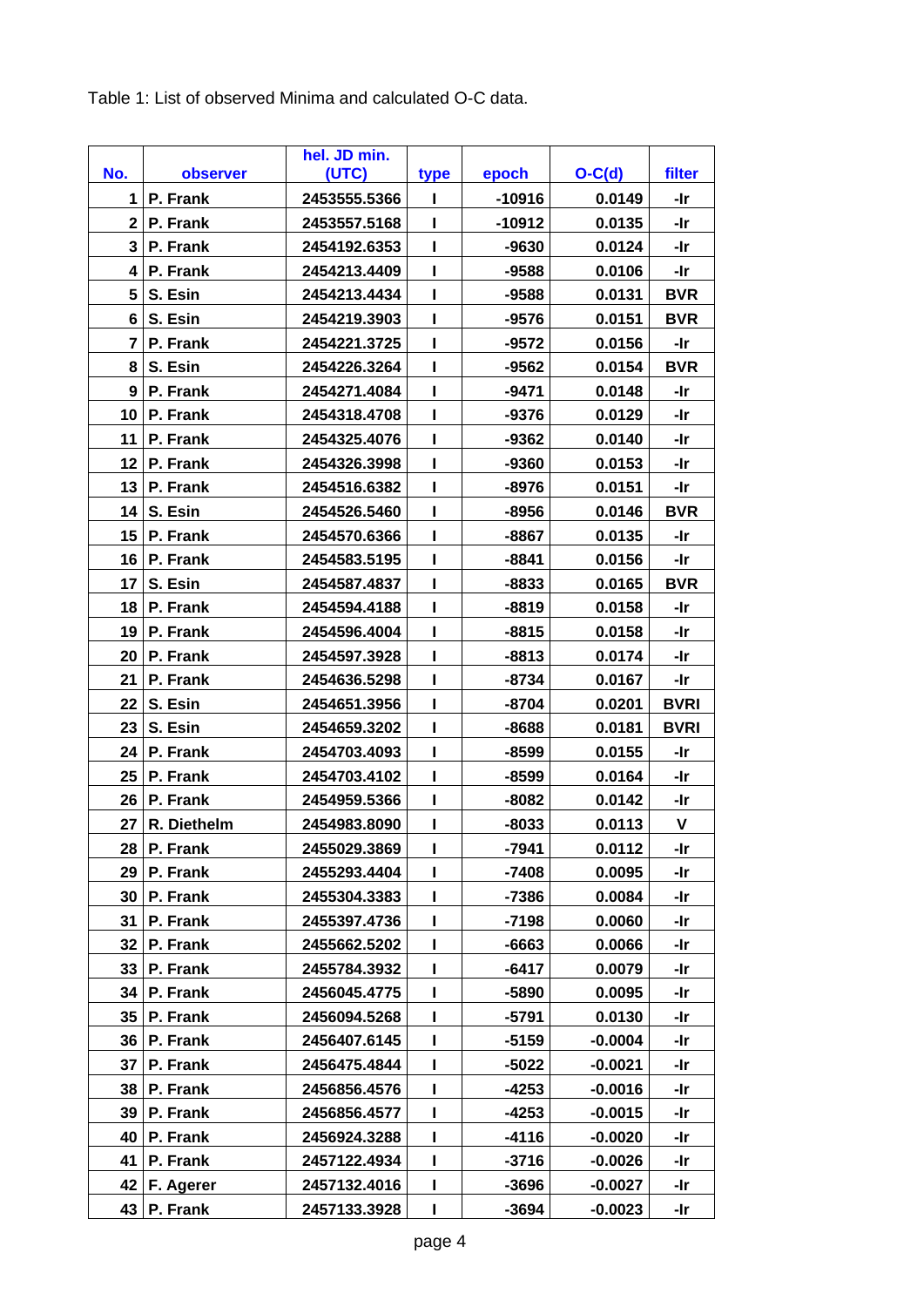|    | 44   P. Frank         | 2457134.3831 | L            | $-3692$ | $-0.0028$ | -Ir          |
|----|-----------------------|--------------|--------------|---------|-----------|--------------|
| 45 | <b>Moschner/Frank</b> | 2457187.3919 | п            | $-3585$ | $-0.0032$ | L            |
| 46 | Moschner/Frank        | 2457187.3924 | L            | $-3585$ | $-0.0027$ | B            |
| 47 | <b>Moschner/Frank</b> | 2457187.3939 | L            | $-3585$ | $-0.0012$ | $\mathsf{V}$ |
| 48 | P. Frank              | 2457238.4204 | $\mathbf{I}$ | $-3482$ | $-0.0023$ | -Ir          |
| 49 | P. Frank              | 2457241.3921 | $\mathbf{I}$ | $-3476$ | $-0.0031$ | -Ir          |
| 50 | P. Frank              | 2457499.5030 | $\mathbf{I}$ | $-2955$ | $-0.0024$ | -Ir          |
| 51 | P. Frank              | 2457508.4202 | $\mathbf{I}$ | $-2937$ | $-0.0026$ | -Ir          |
| 52 | P. Frank              | 2457508.4205 | п            | $-2937$ | $-0.0023$ | -Ir          |
| 53 | P. Frank              | 2457514.3650 | ı            | $-2925$ | $-0.0028$ | -Ir          |
| 54 | P. Frank              | 2457514.3658 | L            | $-2925$ | $-0.0020$ | -Ir          |
| 55 | F. Agerer             | 2457514.3675 | $\mathbf{I}$ | $-2925$ | $-0.0003$ | -Ir          |
| 56 | P. Frank              | 2457515.3563 | I.           | $-2923$ | $-0.0023$ | -Ir          |
| 57 | F. Agerer             | 2457515.3564 | ı            | $-2923$ | $-0.0022$ | -Ir          |
| 58 | P. Frank              | 2457516.3480 | L            | $-2921$ | $-0.0014$ | -Ir          |
| 59 | P. Frank              | 2457517.3370 | L            | $-2919$ | $-0.0033$ | -Ir          |
| 60 | <b>Moschner/Frank</b> | 2457547.5581 | L            | $-2858$ | $-0.0024$ | R            |
| 61 | W. Moschner           | 2457547.5581 | L            | $-2858$ | $-0.0024$ | $\mathsf{R}$ |
| 62 | <b>Moschner/Frank</b> | 2457547.5583 | L            | $-2858$ | $-0.0022$ | V            |
| 63 | W. Moschner           | 2457547.5583 | L            | $-2858$ | $-0.0022$ | $\mathbf v$  |
| 64 | P. Frank              | 2457873.5404 | ı            | $-2200$ | $-0.0019$ | -Ir          |
| 65 | P. Frank              | 2457874.5324 | ı            | $-2198$ | $-0.0007$ | -Ir          |
| 66 | <b>Moschner/Frank</b> | 2457876.5125 | L            | $-2194$ | $-0.0022$ | В            |
| 67 | <b>Moschner/Frank</b> | 2457876.5139 | $\mathbf{I}$ | $-2194$ | $-0.0008$ | L            |
| 68 | <b>Moschner/Frank</b> | 2457876.5142 | I.           | $-2194$ | $-0.0005$ | $\mathsf{R}$ |
| 69 | <b>Moschner/Frank</b> | 2457876.5148 | ı            | $-2194$ | 0.0001    | $\mathbf v$  |
| 70 | F. Agerer             | 2457879.4853 | ı            | $-2188$ | $-0.0019$ | -Ir          |
| 71 | P. Frank              | 2457879.4861 | L            | $-2188$ | $-0.0011$ | -Ir          |
|    | $72$ P. Frank         | 2457890.3855 | L            | $-2166$ | $-0.0008$ | -Ir          |
| 73 | P. Frank              | 2457891.3759 | L            | $-2164$ | $-0.0012$ | -Ir          |
| 74 | <b>Moschner/Frank</b> | 2457918.6228 | L            | $-2109$ | $-0.0021$ | R            |
| 75 | <b>Moschner/Frank</b> | 2457918.6233 | ı            | $-2109$ | $-0.0016$ | L            |
| 76 | <b>Moschner/Frank</b> | 2457918.6234 |              | $-2109$ | $-0.0015$ | ۷            |
| 77 | <b>Moschner/Frank</b> | 2457918.6246 |              | $-2109$ | $-0.0003$ | В            |
| 78 | P. Frank              | 2457940.4224 | L            | $-2065$ | $-0.0006$ | -Ir          |
| 79 | P. Frank              | 2457995.4140 | L            | $-1954$ | 0.0001    | -Ir          |
| 80 | P. Frank              | 2458312.4769 | L            | $-1314$ | $-0.0014$ | -Ir          |
| 81 | W. Moschner           | 2458317.4309 | ı            | $-1304$ | $-0.0015$ | V            |
| 82 | W. Moschner           | 2458317.4313 | L            | $-1304$ | $-0.0011$ | R            |
| 83 | W. Moschner           | 2458317.4320 | L            | $-1304$ | $-0.0004$ | L            |
| 84 | W. Moschner           | 2458317.4320 | п            | $-1304$ | $-0.0004$ | В            |
| 85 | P. Frank              | 2458630.5344 | ı            | $-672$  | 0.0009    | -Ir          |
| 86 | W. Moschner           | 2458635.4877 | L            | $-662$  | 0.0001    | L            |
| 87 | W. Moschner           | 2458635.4880 | L            | $-662$  | 0.0003    | ۷            |
| 88 | W. Moschner           | 2458635.4891 | L            | $-662$  | 0.0015    | В            |
| 89 | W. Moschner           | 2458635.4897 | L            | $-662$  | 0.0021    | R            |
| 90 | P. Frank              | 2458963.4511 | L            | 0       | 0.0000    | -Ir          |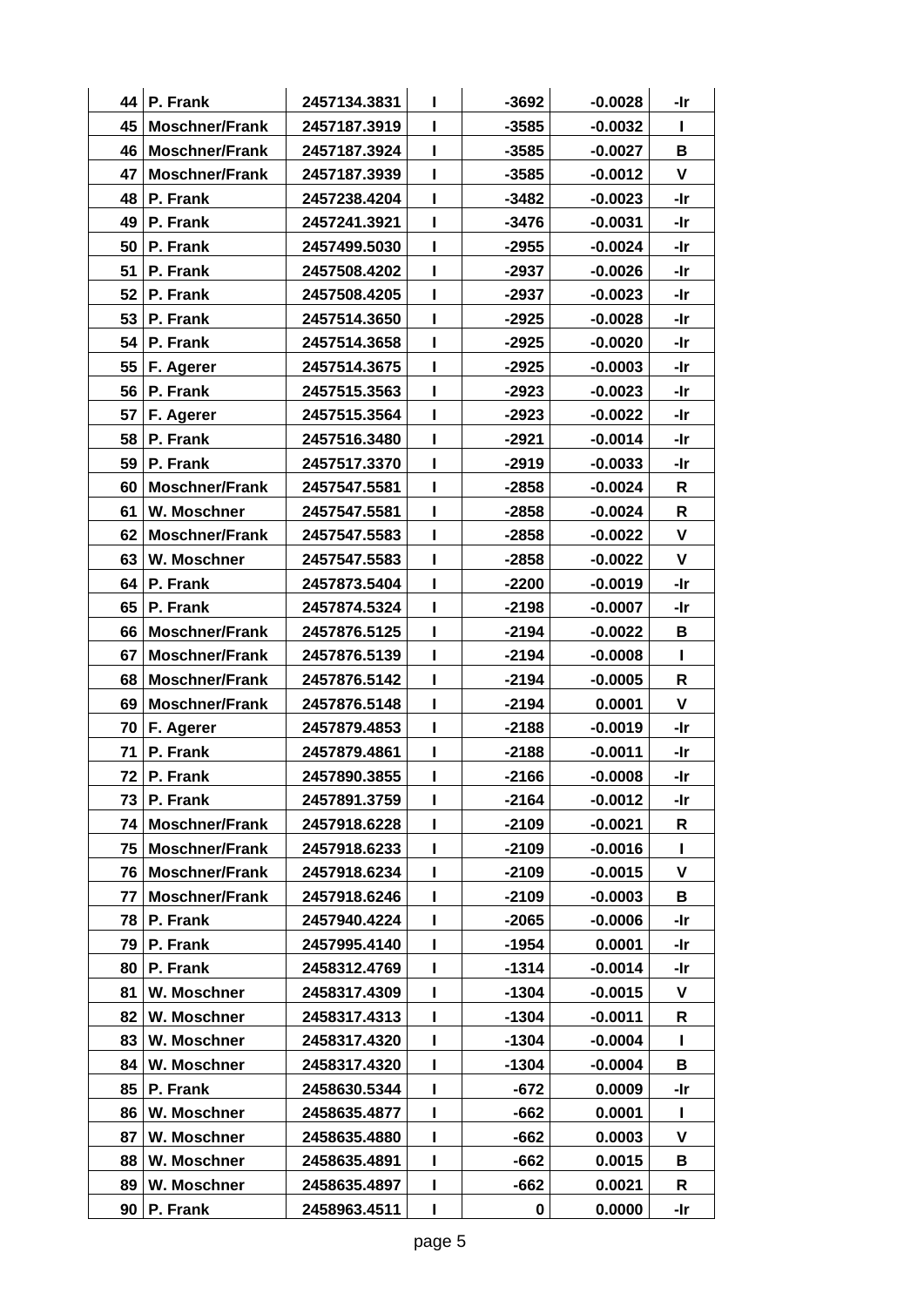| 91 | W. Moschner | 2459015.4703 | 105  | 0.0008 |     |
|----|-------------|--------------|------|--------|-----|
| 92 | W. Moschner | 2459015.4725 | 105  | 0.0031 | R   |
| 93 | W. Moschner | 2459015.4733 | 105  | 0.0038 | ٧   |
| 94 | W. Moschner | 2459015.4741 | 105  | 0.0046 | в   |
| 95 | W. Moschner | 2459396.4464 | 874  | 0.0043 | R   |
| 96 | W. Moschner | 2459396.4468 | 874  | 0.0046 | в   |
| 97 | W. Moschner | 2459396.4476 | 874  | 0.0054 |     |
| 98 | W. Moschner | 2459396.4476 | 874  | 0.0055 | ٧   |
| 99 | P. Frank    | 2459460.3558 | 1003 | 0.0054 | -Ir |

The filter labeled -Ir is an IR Cut filter.

The phased light curve of the observations of Peter Frank (-Ir filter) and Wolfgang Moschner (BVRI filter) are shown in Figs. 2 (2020) and 3 (2021). They have been phased using the ephemeris given in equation (3).

Different nights are marked as different colours in the phased (-Ir filter) light curves (Figs. 2a and 3a).

The brightnesses of the different color bands in the two BVRI light curves (Figs. 2b and 3b) are shifted for better visualization (B+0.04, R-0.03, I-0.06). Due to the spot activity, secular brightness variations are possible within a few days, which has an influence on the reduced light curves (see e.g. around phase 0 in Figure 3b).

Our observations illustrate the obviously high starspot activity in 2020 - 2021, considering that the pronounced "secondary minima" (phase 0.3-0.7), which are not due to eclipses but exclusively caused by starspots. The high starspot activity in 2020 and 2021 also manifests itself in a strong variation in the appearance of the light curves between 2020 and 2021 (especially compare Fig. 2a and Fig. 3a).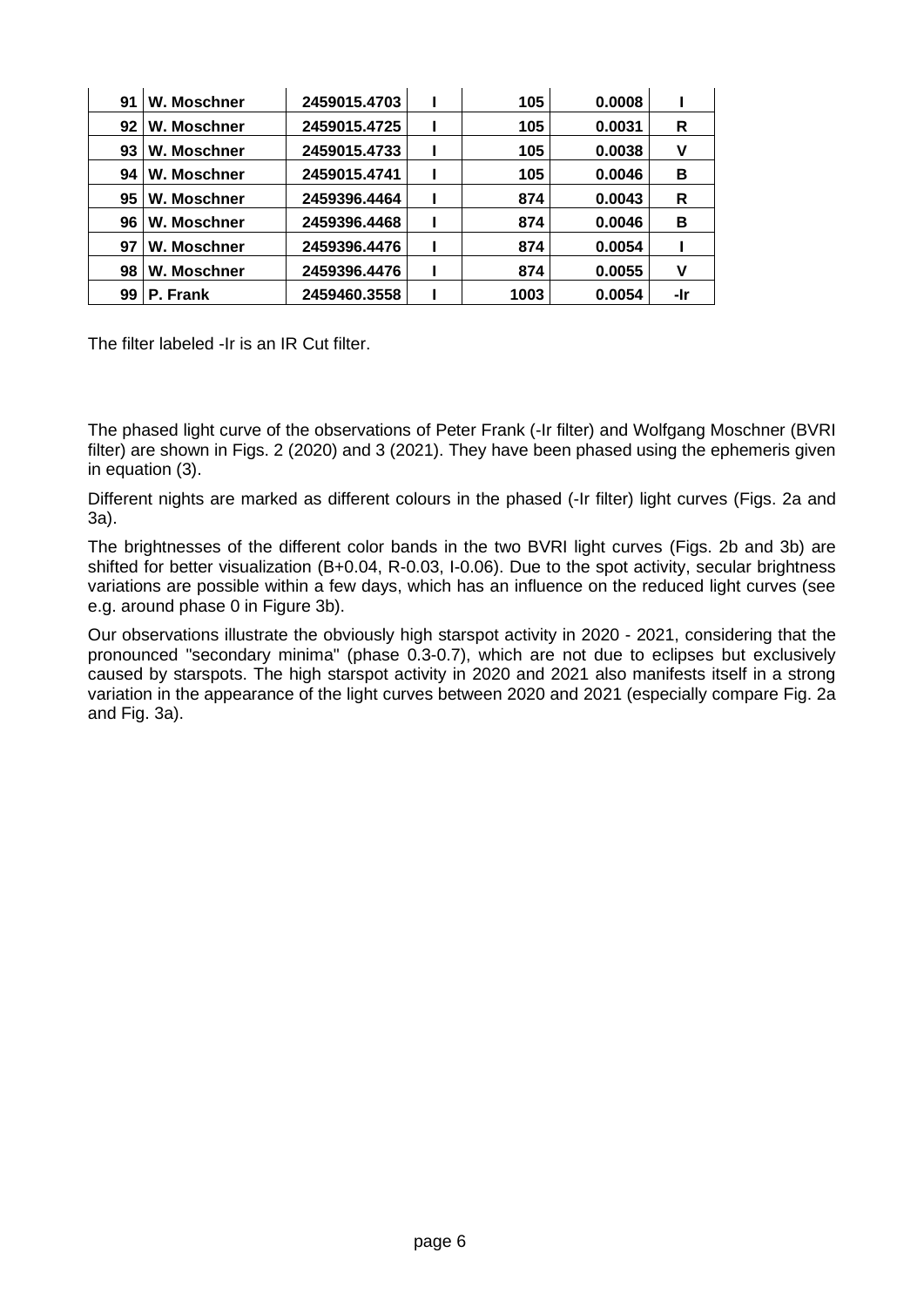

Fig. 2a: Phased (-Ir filter) lightcurve of V505 Ser in 2020, based on observations acquired in Velden, Germany (Peter Frank). Different colors denote different observing nights.

![](_page_6_Figure_2.jpeg)

Fig. 2b: Phased (BVRI filter) lightcurve of V505 Ser in 2020, based on observations acquired in 2020 in Nerpio, Spain (Wolfgang Moschner). The individual color bands were displayed one above the other. These are non-calibrated brightnesses.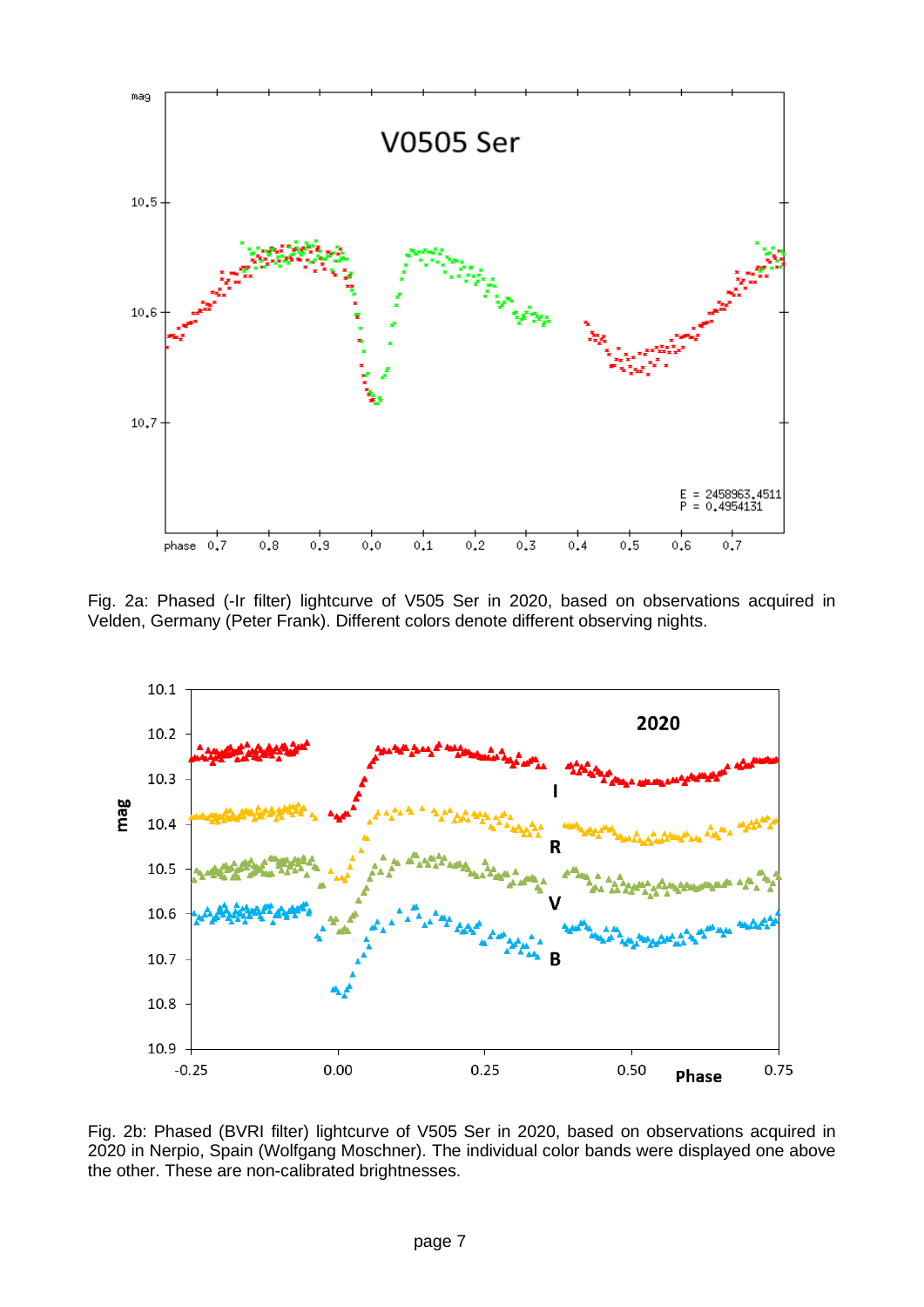![](_page_7_Figure_0.jpeg)

Fig. 3a: Phased (-Ir filter) lightcurve of V505 Ser in 2021, based on observations in Velden, Germany (Peter Frank). Different colors denote different observing nights.

![](_page_7_Figure_2.jpeg)

Fig. 3b: Phased (BVRI filter) lightcurve of V505 Ser in 2021, based on observations in Nerpio, Spain (Wolfgang Moschner). The individual color bands were displayed one above the other. These are non-calibrated brightnesses.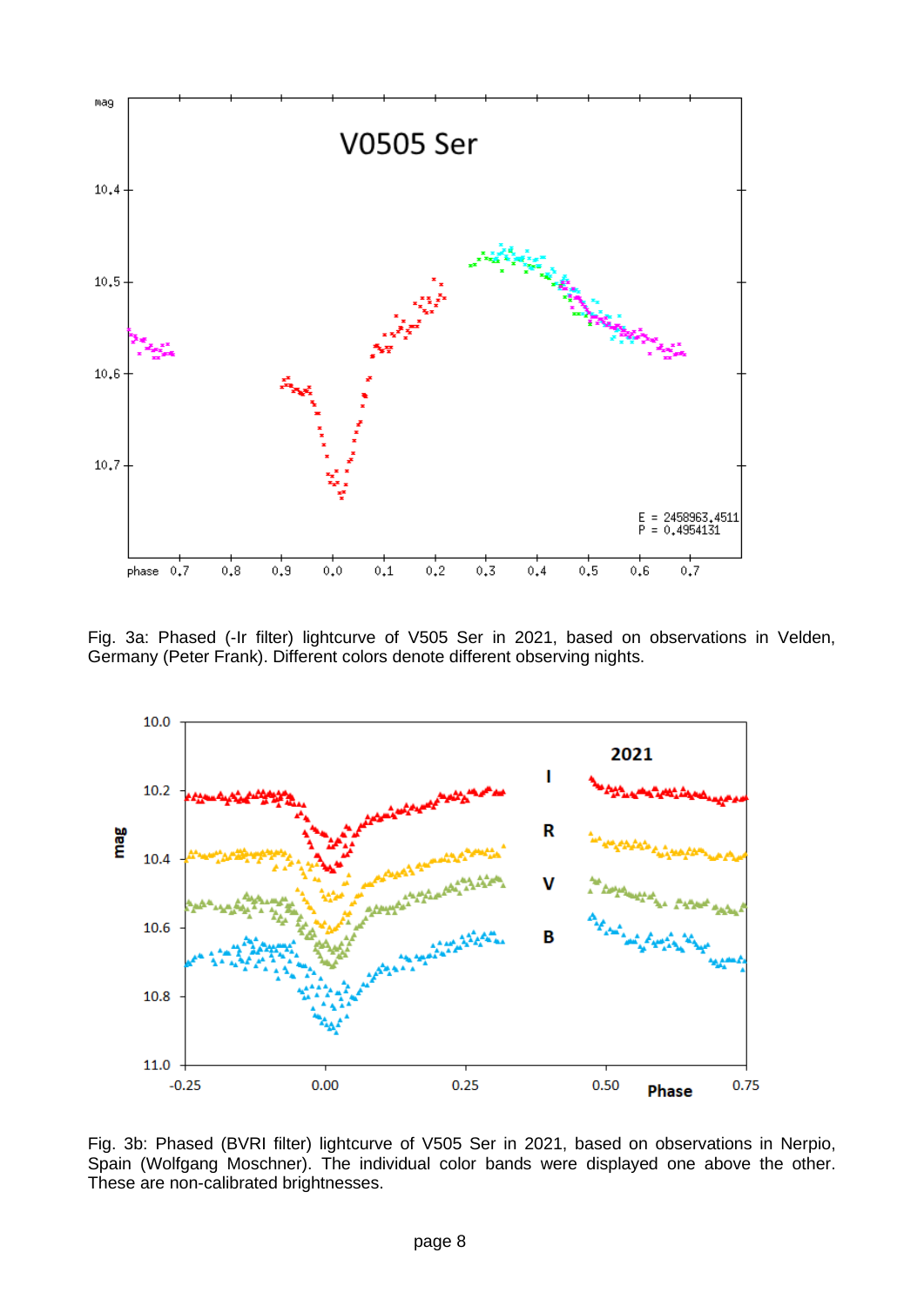We followed the methodology employed in our earlier publications and determined the level of star spot activity of the two further years 2020 and 2021 by low-order polynomial fits (Fig. 4; cf. also [2]). This confirms an increase in starspot activity since 2018, but it is not yet clear whether or not another (weak) maximum has already occurred around 2021. In general, however, the observations of 2020 and 2021 fit well into the picture of a 5 to 6-year starspot cycle.

![](_page_8_Figure_1.jpeg)

Fig. 4: Amplitudes of the "secondary minima" caused by starspots during the observing seasons 1999 to 2021 (with error bars; filled squares: ASAS, NSVS; open squares: our measurements).

To sum up, the observations of 2020 and 2021 presented here provide further support of the suspected ~5.5 year starspot cycle, which obviously exhibits strong secular fluctuations, as is observed for other active stars. We will therefore continue to acquire further observations of the outstanding object V505 Ser.

#### **Acknowledgements**

This research has made use of the SIMBAD database, operated at CDS, Strasbourg, France, the International Variable Star Index (VSX) database, operated at AAVSO, Cambridge, Massachusetts, USA, the Sky Database for Objects in Time-Domain operated by Los Alamos National Security (Northern Sky Variability Survey, NSVS), New Mexico and the ASAS All Star Catalogue operated by the Ohio State University.

The authors thank Franz Agerer (BAV), Lienhard Pagel (BAV) and David Motl for providing their data analysis programs.